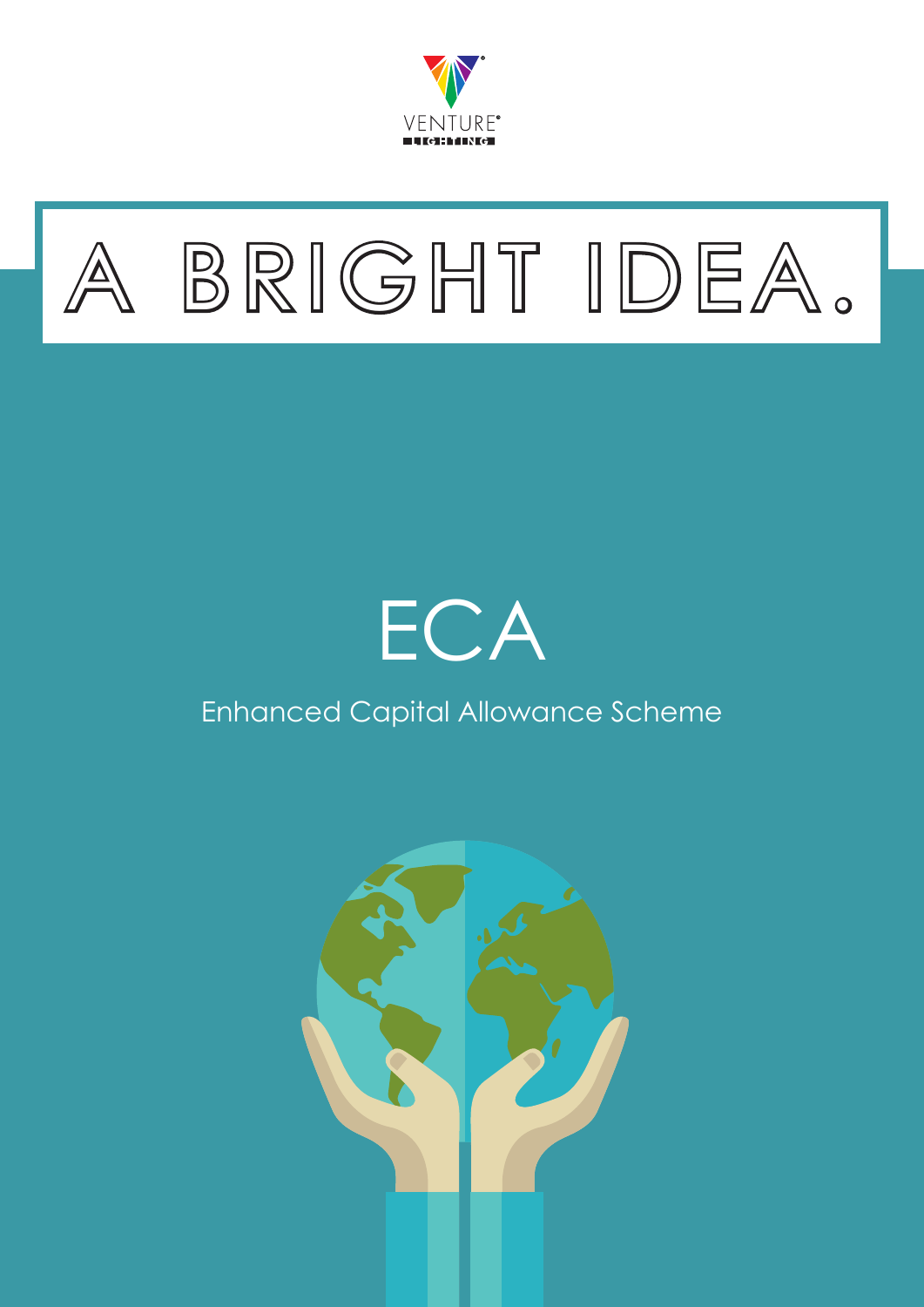

## **Venture Lighting Europe**

For over 30 years Venture Lighting have built a great reputation as the market leaders in metal halide lighting technology. Customers across Europe know they can rely on our superb quality, stock availability and technical support. We offer our customers, both large and small, a level of service that is the envy of the lighting industry.

We are now bringing those same high standards to a brand new range of LED lighting that includes LED luminaires LED modules and LED drivers. With our VLED lighting solutions you are assured the very latest in LED technology, promising huge energy savings and backed up by our unrivalled service and warranty.

### **Enhanced Capital Allowance**

The ECA (Enhanced Capital Allowance Scheme) drives forward the investment of businesses to use energy efficient solutions that have a positive impact on climate change. The majority of Venture products are available for use under this scheme, something that we have been working towards as part of our vision to obtain a green outlook as a business from products to employees. In terms of investment, tax relief can be claimed back on energy saving qualifying products. This also includes installation costs.

Please see www.eca.gov.uk/etl for all qualifying products.

## **Benefits of ECA**

The advantages of investing in energy efficient lighting go beyond just the long term. With incentives on tax rebates for installation, your business will see an instant benefit in the immediate transition period.

#### **Further benefits include**:

- Reduced carbon emissions
- Diminished spend on energy from LED lighting
- Quality LED luminaires

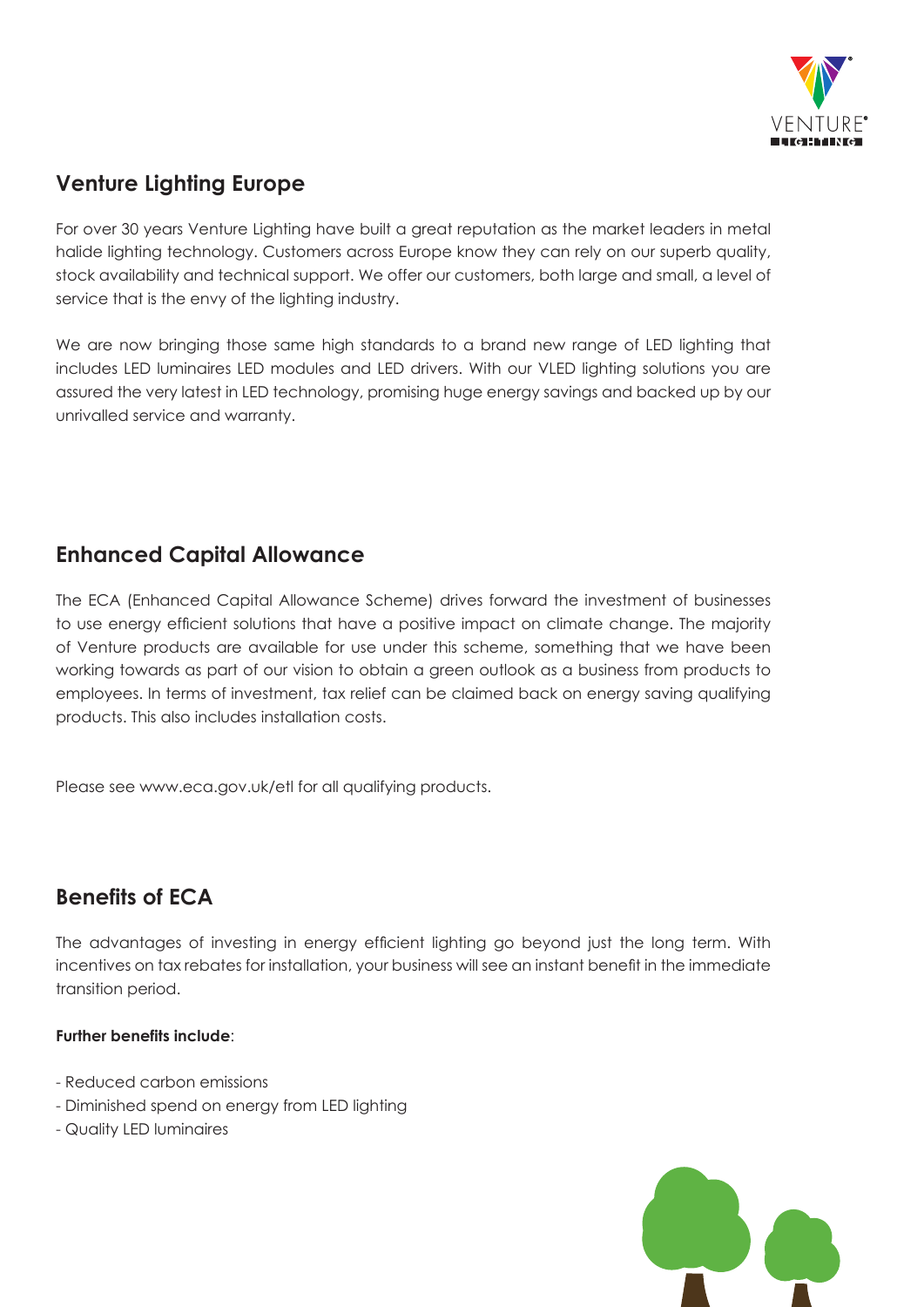#### **Example of potential savings with ECA Scheme.**

#### **Standard Capital Allowance**

Businesses can only offset 10% of their qualifying costs against their taxable profits.

The duration of this is spread over a number of years.



VS

#### **Enhanced Capital Allowance**

In just the first year, businesses can offset 100% on qualifying luminaires against taxable profits, after the initial investment is made.

For example, in a year where £20,000 is spent on ECA qualifying products, the effective tax relief of a business's tax bill  $\frac{1}{2}$  will be £3,800 . The set of  $\frac{1}{2}$